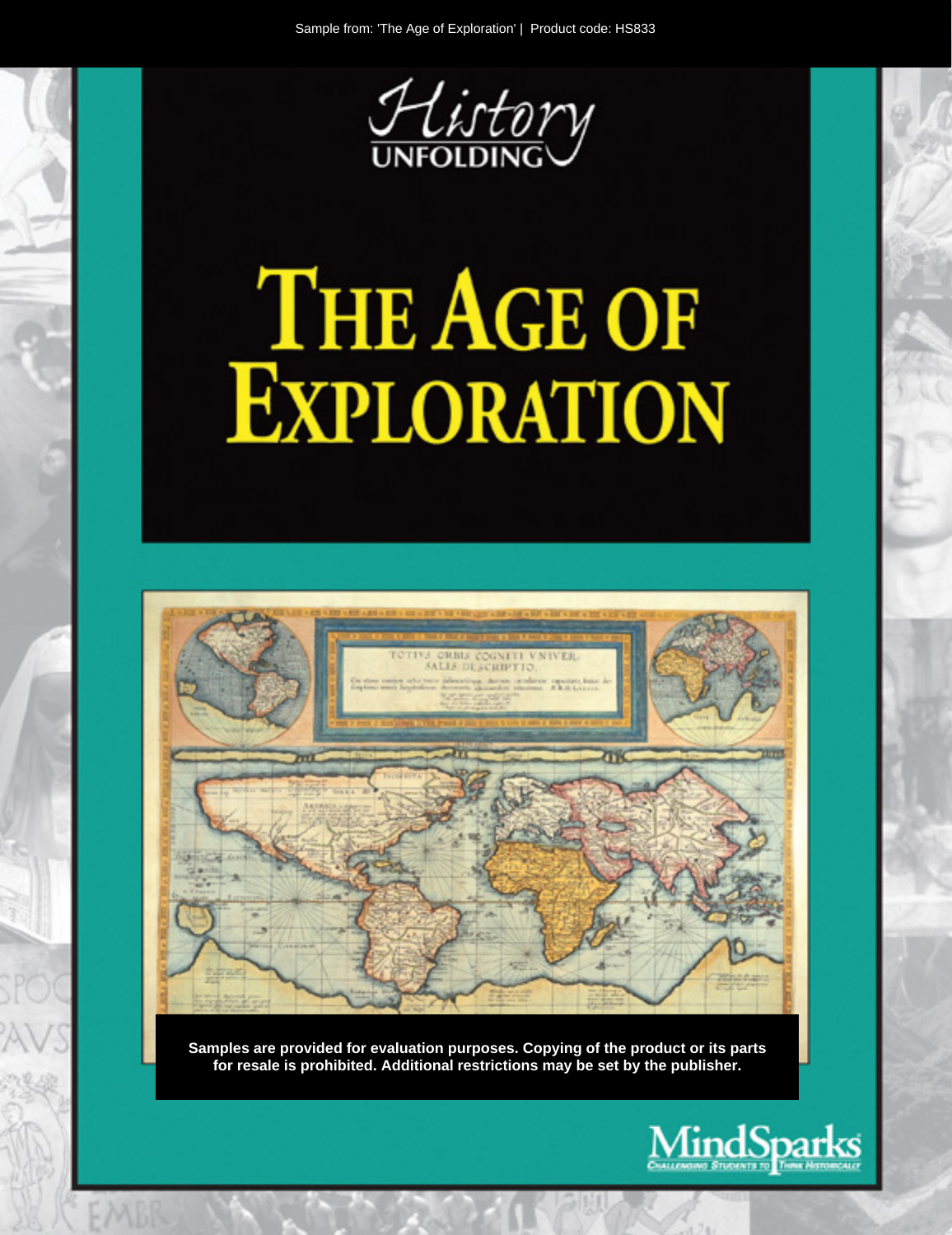# **Contents**

| Lesson 3 Explorers, Conquerors, Missionaries, Merchants  12 |
|-------------------------------------------------------------|
|                                                             |
|                                                             |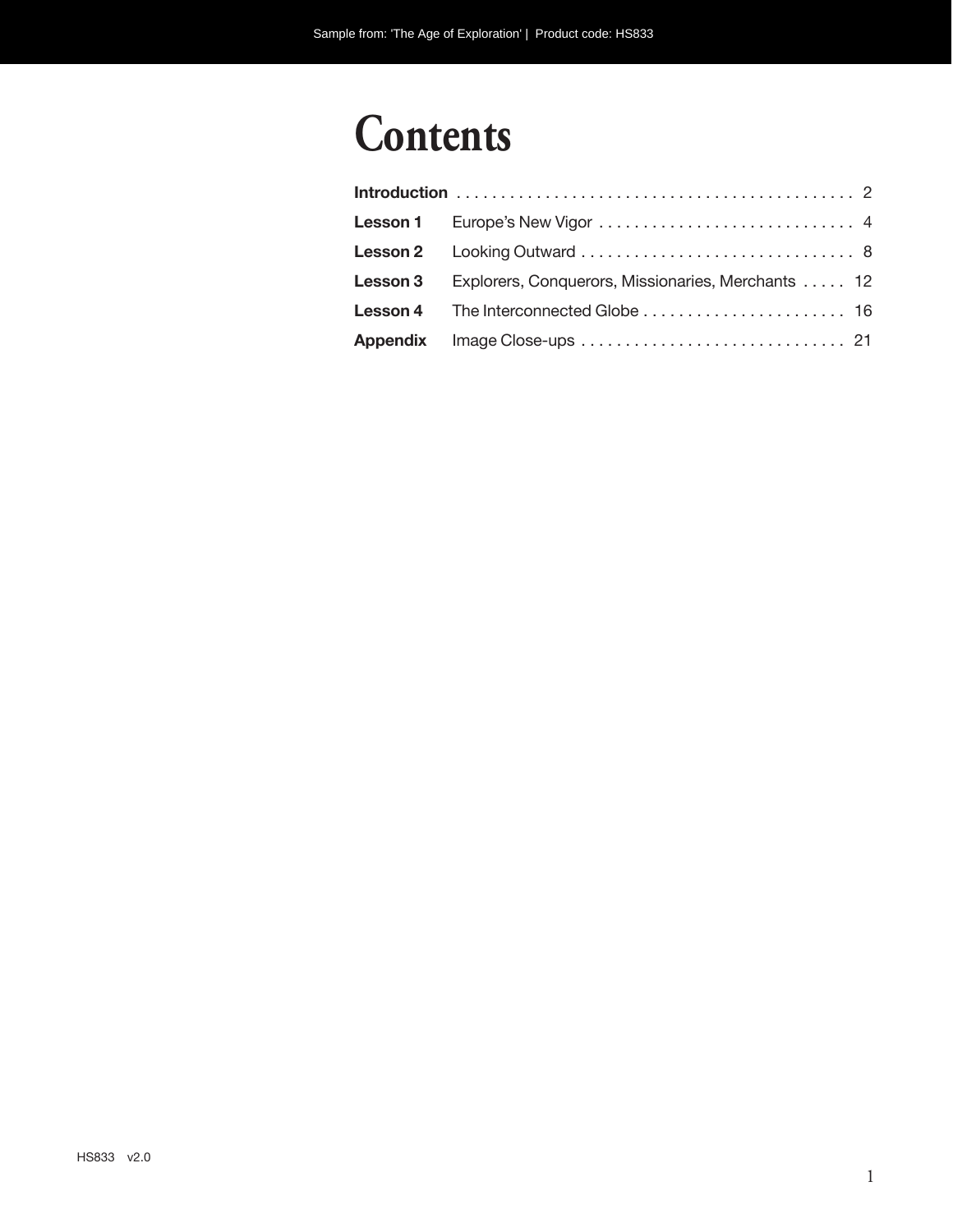### *The Age of Exploration*

# **Introduction**

The First Global Age In the early 1400s, several huge Chinese fleets visited the Indian Ocean and points as far west as East Africa. Yet soon after, the Chinese retreated into isolation, content to deal only indirectly with much of the world.

> The Islamic lands also had the technical means to take to the seas and discover a "New World." But their control of Indian Ocean trade routes, as well as their key role in overland routes to China, gave them little incentive to go farther.

> As a result, it fell to Europe to launch this great age of discovery. It was an age that would, for the first time, link all the major landmasses and cultures of the world directly. This first truly global age was, therefore, also to be an age of Western dominance.

Why Europe? Why did it take up this momentous challenge? It's unlikely that any definitive answer to this question can be provided. Yet the question is at the core of the way this set is organized. The illustrations provide clues only. But they help students better grasp the enormous challenge of the undertaking, the factors contributing to its success, and its larger significance for all of world history.

Each lesson in this set uses three visual displays to explore one broad topic in the overall story. Briefly, the four lessons are as follows:

#### **Europe's New Vigor**

The images focus on the emergence of Europe from the Middle Ages, and the growing power of the state. As powerful monarchies extended their reach, they took a growing interest in overseas trade and exploration.

#### **Looking Outward**

A series of technical achievements in navigation and shipbuilding made it easier for Europeans in the 1400s to take the enormous risks of sailing into the oceans far from any coastline. The spirit of the Renaissance perhaps sparked a renewed interest in inquiry and adventure. And a burning desire to outflank the Muslim world and its merchants motivated the search for direct routes to Asia.

#### **Explorers, Conquerors, Missionaries, Merchants**

The voyages of exploration were motivated (and financed) for a very wide variety of reasons—greed, pride, and a thirst for power, but also curiosity and religious idealism.

#### **The Interconnected Globe**

For the first time, humanity gained a full and accurate mental image of the surface of the planet and the locations of its key geographical, cultural, and political regions. The cultural contacts resulting from this took a great many forms—both positive and negative. In any case, for just about every society on earth, isolation would no longer be possible.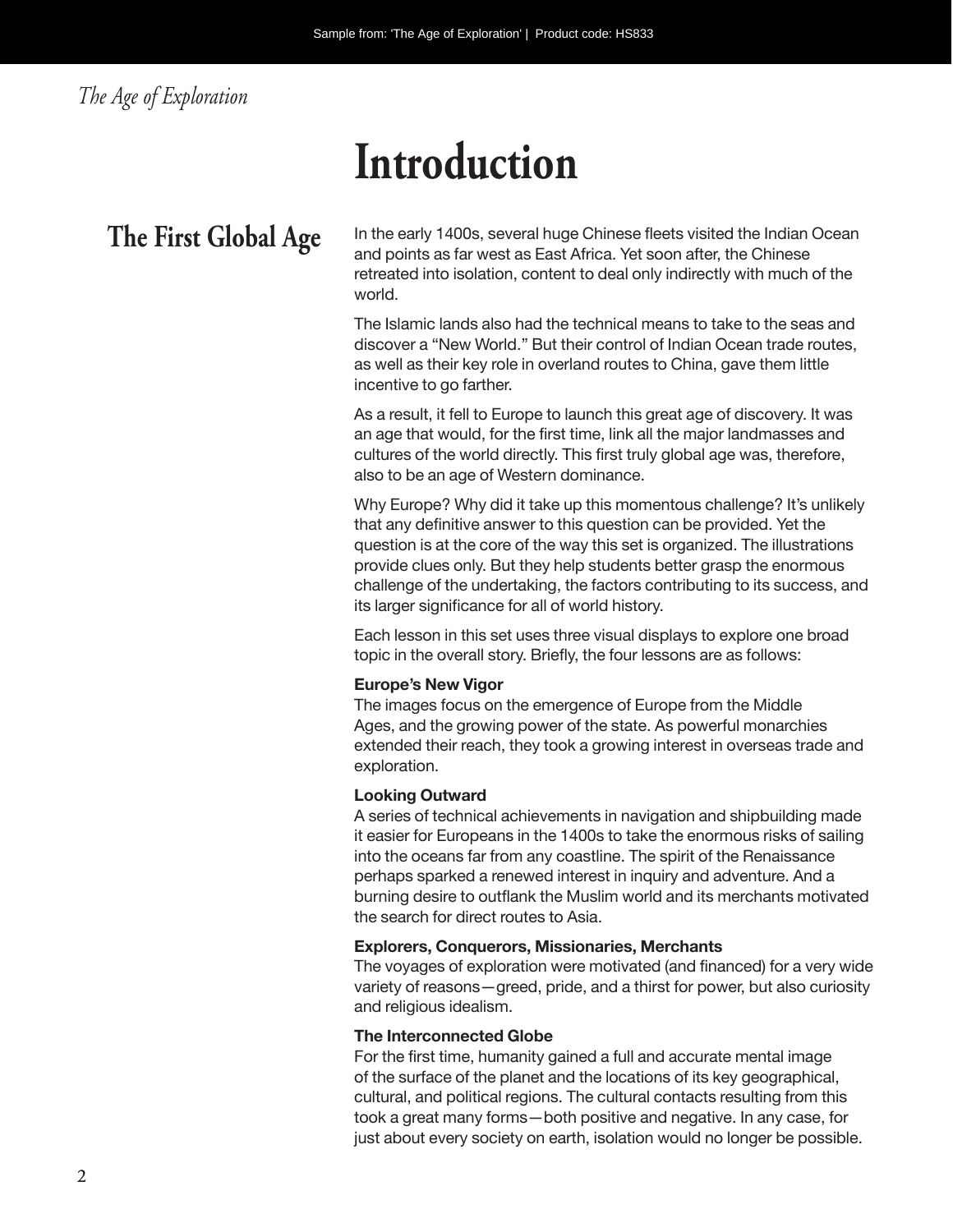## **Using Photos, Cartoons, and Other Visuals to Teach History**

Many textbooks are full of colorful visuals. However, all too often these visuals function primarily as window dressing. They make the text more entertaining, or at least more palatable. Only occasionally do the visuals in textbooks do more than offer simple pictorial reinforcement of ideas already presented in the text. In many cases, they pander to the visual orientation of the young while doing little to help young people master the challenges of the visual media that dominate their lives.

By way of contrast, our approach to using visual materials emphasizes their unique strengths as historical documents. The lessons in this booklet focus students on the visual symbols and metaphors in editorial cartoons, the dramatic qualities of certain photographs, the potential of many images to make abstract ideas more specific and concrete, the implicit biases and stereotypes in certain images, their emotional power, and their ability to invoke the spirit of a time and place. In the process, we make every effort to strengthen students' visual literacy skills in general, as well as their ability to think critically and engage in spirited but disciplined discussions.

### **How to Use This Booklet**

The booklet is divided into four lessons, with three illustrations per lesson. Each lesson consists of the following:

**A BACKGROUND INFORMATION SHEET** This page provides brief summaries explaining the three illustrations on which the lesson is based and their relevance to the lesson's objectives.

**DIGITAL IMAGES** The booklet's PDF allows you to project the images for use in your class discussions.

#### **DISCUSSION-ACTIVITY SHEETS**

Each sheet displays one illustration. It includes a sequence of questions to help you plan an all-class discussion while using the projected images. The questions take students step by step through an analysis of the illustration. If you wish, you may reproduce these pages and hand them out. In addition to the discussion questions on the illustration itself, one or two follow-up activities are suggested. Some of these can be made into individual assignments. Others will work best as small-group or all- class activities.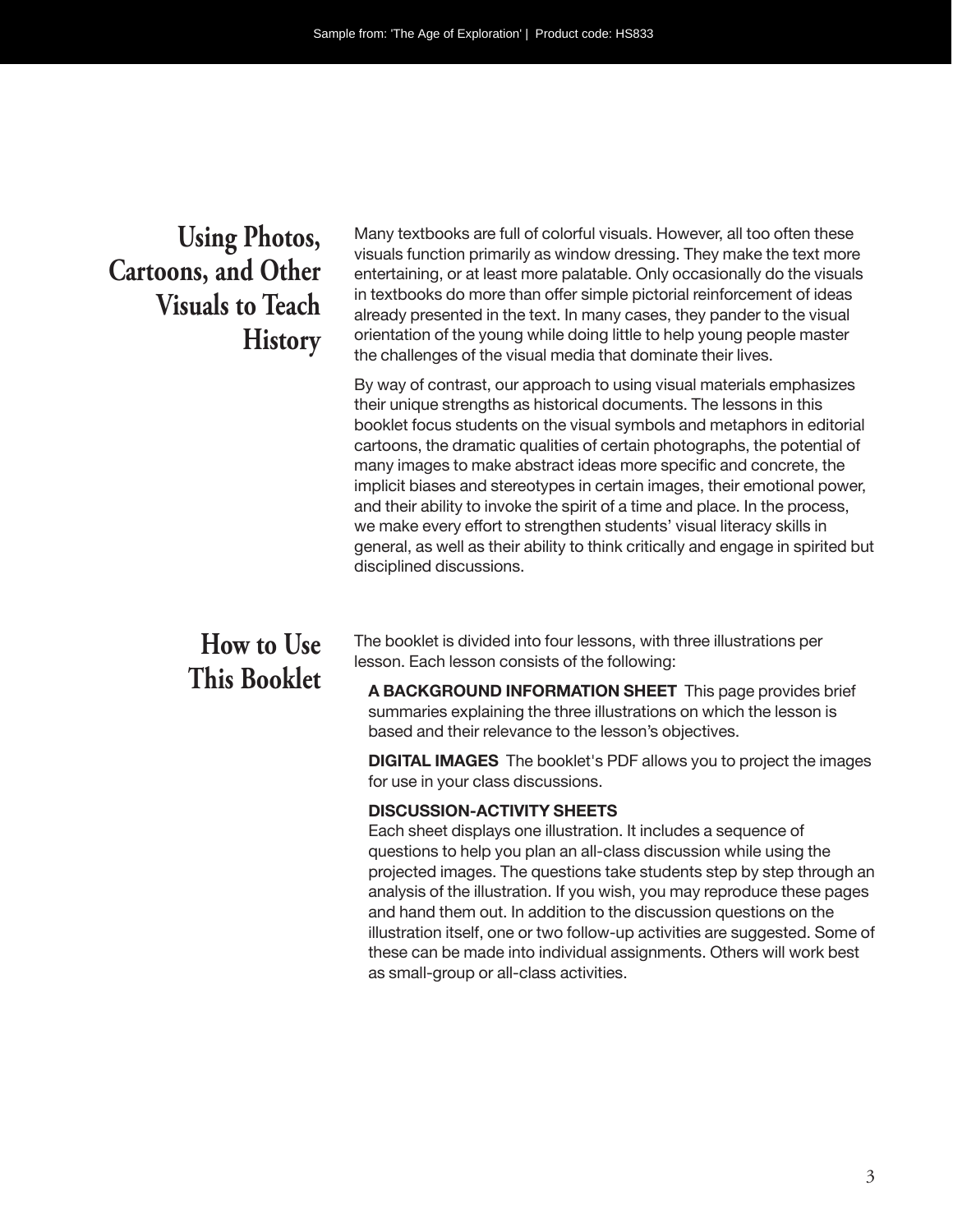1. Students will better understand some of the key changes taking place in Europe in the 1400s that enabled it to undertake the risky and costly business of

# **OBJECTIVE Europe's New Vigor**

exploring the globe. *Use the background information on this page to help your students better understand the three illustrations making up this lesson. The questions and activities presented in the rest of the lesson can be used to help students clarify meanings and debate important issues.*

#### **BACKGROUND INFORMATION**

#### **Illustrations 1A & 1B**

Europe's Middle Ages were a time of strict economic limits, uncertainty, and fears about the world beyond the local village or town. The fortified manor house (Illustration 1A) conveys a sense of the narrow limits within which most people lived. Life had slowly begun to improve even as early as the 12th century. But in thae 1400s, Europe's knowledge of the world, present and past, suddenly began to expand. Wealthy city-states such as Venice (Illustration 1B) traded for luxury goods from Asia. Growing contacts with the Muslim world opened new realms of knowledge to Europe. This wealth and knowledge would soon help Europeans launch a mighty age of discovery that would transform the world.

#### **Illustrations 2A & 2B**

Also making this possible was the rise of the nation-state. The feudal age of armed knights (as in Illustration 2A) was ending. New and improved forms of weaponry and war gave kings and their armies the advantage. At the Battle of Crecy in 1346, during the Hundred Years' War, the English showed that a combination of archers with the new longbow, and dismounted men-at-arms could defeat a charge of armored knights on horseback. The longbow proved decisive also at the Battle of Poitier in 1356 (Illustration 2B). Later, gunpowder and cannons were even more decisive in making armored knights obsolete. Only kings with great financial resources could afford to equip and field such armies, shifting the power balance in their favor.

#### **Illustrations 3A & 3B**

England's King Henry VIII and Spain's King Ferdinand and Queen Isabella are examples of the strong monarchs who appeared in Western Europe in these centuries. Portugal's King John was another. His son Prince Henry (Illustration 3A) sponsored mapmakers, mathematicians, and astronomers, and soon became known as "Henry the Navigator" for his efforts to organize important voyages of exploration into the Atlantic and down Africa's west coast. The goals were economic, political, and religious. Portugal wanted to find a route to Asia that would bypass the Middle East and Indian Ocean trade controlled by Muslim merchants. By gaining control of the spice trade with the East, Portugal would grow rich and strong and check the power of Islam.